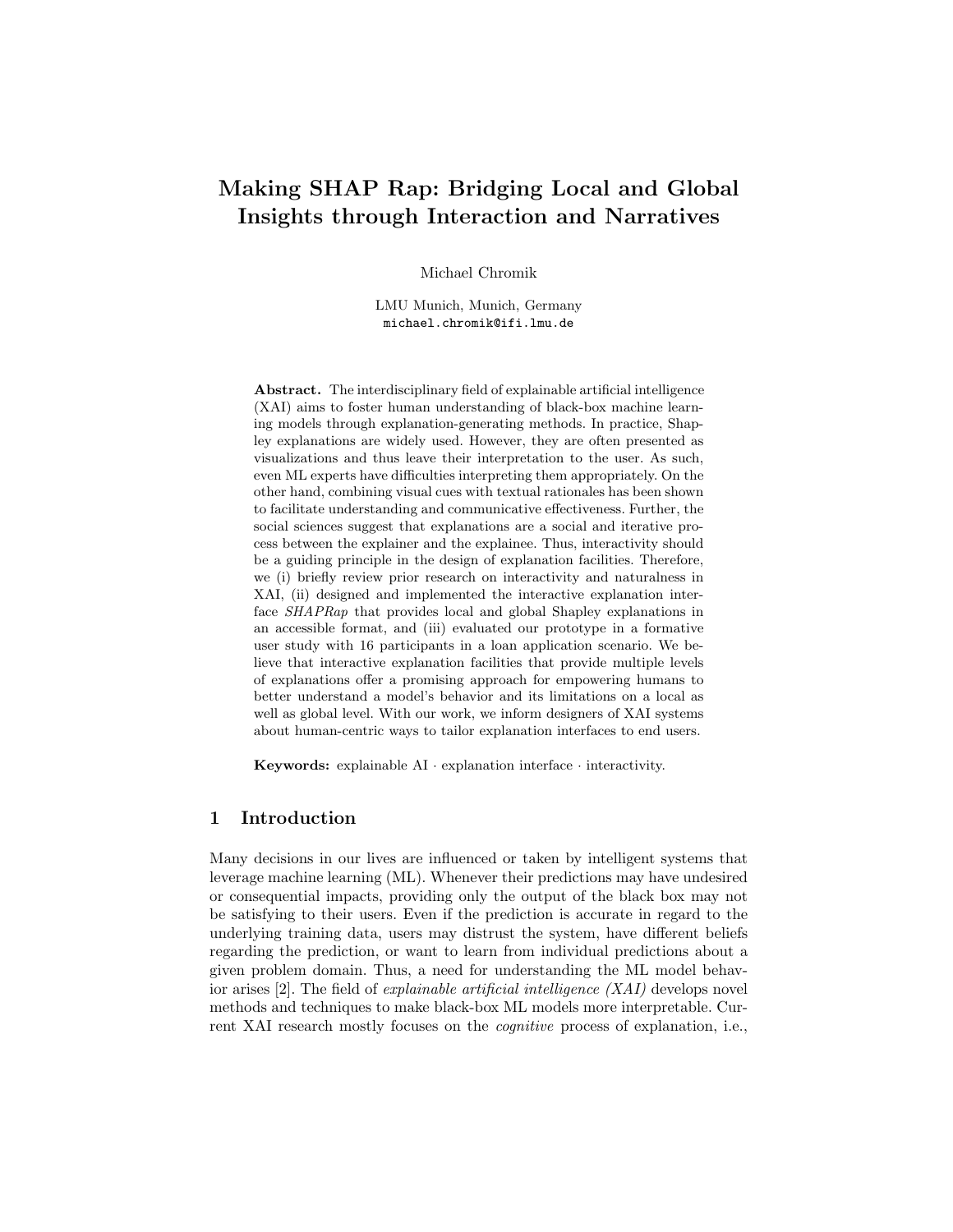identifying likely root causes of a particular event [21]. As a result, some notion of explanation is generated that approximates the model's underlying prediction process. Explanations may be textual, visual, example-based, or obtained by simplifying the underlying prediction model [3]. An approach widely used in practice is explanation by feature attribution [3]. Especially local explanations based on Shapley values [27] are widespread [4]. Feature attribution frameworks, such as SHAP<sup>1</sup>, merely provide visual explanations and leave their interpretation entirely to the user. As such, they are targeting mostly ML experts, such as developers and data scientists. However, Kaur et al. [17] observed in their studies that even experts have an inaccurate understanding of how to interpret the visualizations provided by SHAP. Even if they are correctly interpreted by ML experts, they may still remain opaque to end users of XAI due to their technical illiteracy [6]. This applies especially to end users and subject-matter experts, who often have little technical expertise in ML. Thus, their interpretability needs require even more guidance and attention.

The main idea of this paper is to explore how to improve the accessibility of Shapley explanations to foster a pragmatic understanding [23, 11] for end users in XAI. We believe that an important aspect required to address the call for "usable, practical and effective transparency that works for and benefits people" [1] is currently not sufficiently studied: providing end users of XAI with means of interaction that go beyond a single static explanation and that are complemented by explicit interpretations in natural language. As the human use of computing is the subject of inquiry in HCI [22], our discipline "should take a leading role by providing explainable and comprehensible AI, and useful and usable AI" [34]. In particular, our community is well suited to "provide effective design for explanation UIs" [34]. Our work contributes to the HCI community in two ways: First, we present and describe the interactive explanation interface artifact  $SHAPRap$ that targets non-technical users of XAI. Second, we report promising results from a formative evaluation that indicates that our approach can foster understanding. With this work, we put our design rationales up for discussion with our fellow researchers.

# 2 Related Work

We base our work in the interdisciplinary research field of XAI. It aims to make black-box ML models interpretable by generating some notion of explanation that can be used by humans to interpret the behavior of an ML model [31]. An ML model is considered a black-box if humans can observe the inputs and outputs of the model but have difficulties understanding the mapping between them. However, most works focus on computational aspects of generating explanations while limited research is reported concerning the human-centered design of the explanation interface. The social sciences suggest that the explanation process should resemble a social process between the explaining XAI system (sender of an explanation) and the human explainee (receiver of an explanation)

<sup>&</sup>lt;sup>1</sup> github.com/slundberg/shap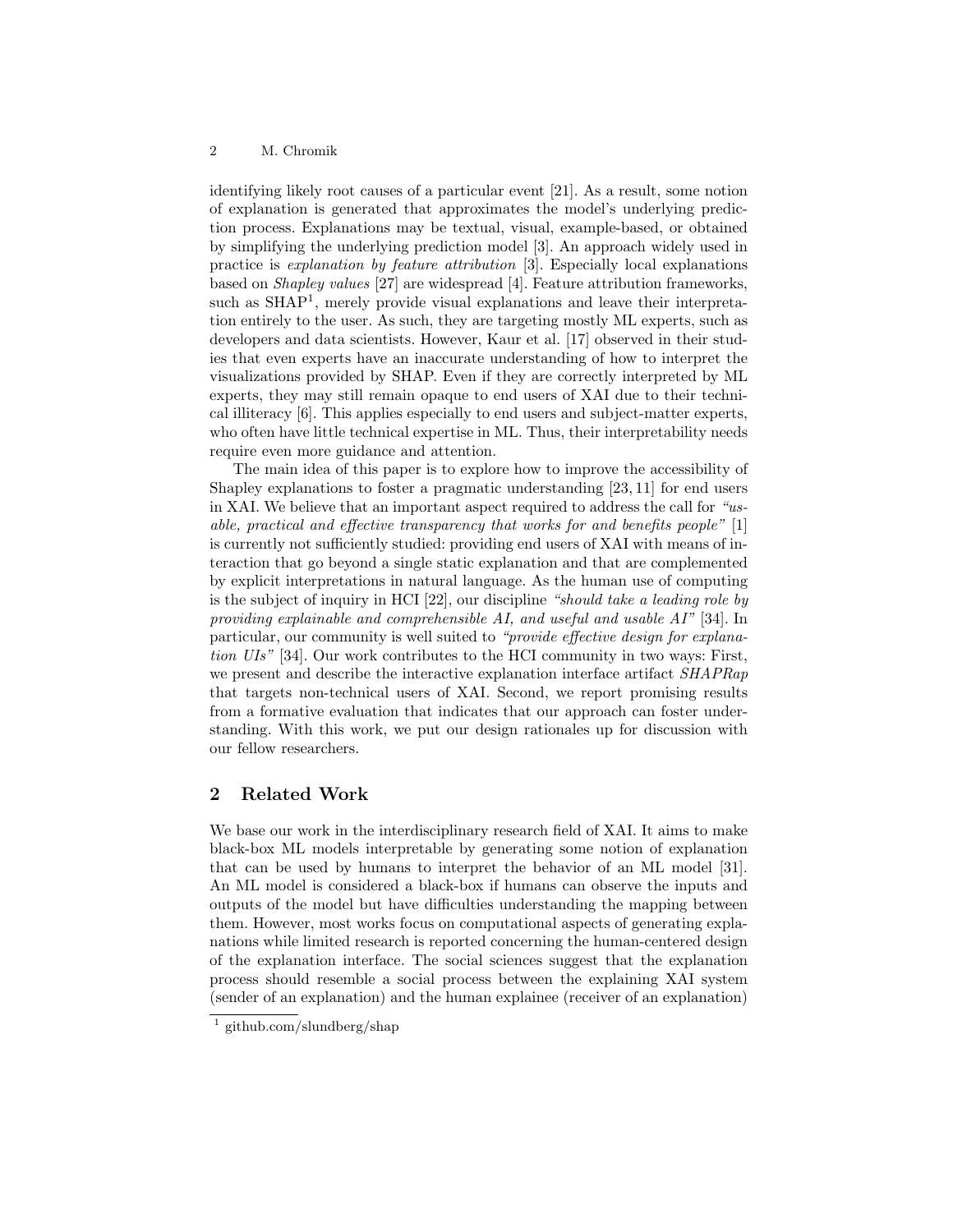forming a multi-step interaction between both parties, ideally leveraging natural language [21]. Especially, in situations where people may be held accountable for a prediction-informed decision, they may have multiple follow-up questions before feeling comfortable to trust a system prediction. Abdul et al. emphasize that interactivity and learnability are crucial for the effective design of explanations and their visualization [1]. Widely used explainability frameworks, such as SHAP, present their explanations in the form of information-dense visualizations, however, they do not provide any interactivity nor guidance to support users in their interpretation process. As a consequence, even experienced ML engineers struggle to correctly interpret their output and often take them at face value [17]. Humans mostly explain their decisions with words [19]. Thus, it is intuitive to provide end users of XAI with explanations in natural language. We found first work that takes a human-centric perspective on XAI and encompasses interactivity and naturalness. Weld and Bansal [32] propose seven different follow-up and drill-down operations to guide the interaction. Liao et al. [18] compile a catalog of natural language questions that can technically be answered by current XAI methods. Covering multiple of them under a "holistic approach" allows users to triangulate insights. Reiter [24] discusses the challenges of natural language generation for XAI. Further, users have been shown to understand technical explanations better if they are complemented by narratives in natural language [9, 10, 13]. For instance, Gkatzia et al. improved users' decision-making by 44% by combining visualizations with statements in natural language [13]. Sokol and Flach [29] present *Glass-Box* an interactive XAI system that provides personalized explanations in natural language. Similarly, Werner [33] presents ERIC an interactive system that gives explanations in a conversational manner through a chat-bot like interface. Forrest et al. [12] generate textual explanations from feature contributions based on LIME [25].

## 3 SHAPRap

### 3.1 Scenario, ML Model, and XAI Method

Scenario. Our XAI system is centered in a decision-support situation in which the human decision-maker is accompanied by an intelligent and interpretable system. We put our study participants in the shoes of a private lender on a fictional crowd lending platform. We centered our study in a crowd lending domain because we assumed that the participants can relate to decisions about lending or investing personal money. Participants can see demographic information, loan details, and credit history of individuals that request a loan on the platform. Each request is accompanied by an "AI-based intelligent prediction" of the default risk, i.e., the probability that the borrower fails to service a loan installment some time during the loan period. The prediction is introduced as an "AI-based" feature that is based on machine learning from historic cases. We build on a tabular data set as many ML models deployed in practice build on this type of data  $[4, 20]$ . We used the *Loan Prediction*<sup>2</sup> data set which consists

<sup>2</sup> datahack.analyticsvidhya.com/contest/practice-problem-loan-prediction-iii/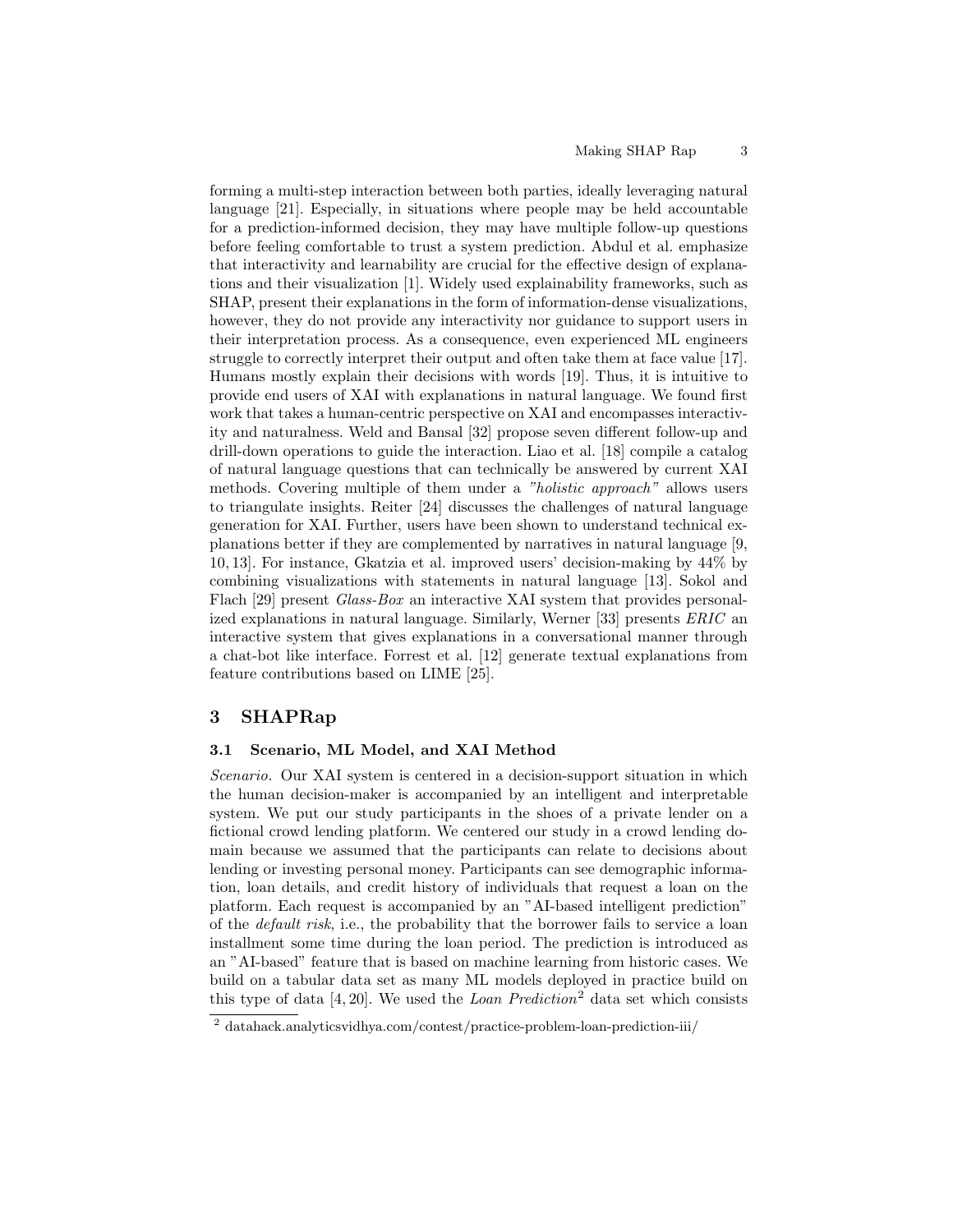#### 4 M. Chromik

of 614 loan requests with 13 columns. We relabeled two columns of the data set to be consistent with our scenario<sup>3</sup>.

ML Model. We calculated the default risk prediction using a XGBoost classifier. Tree-based ensembles, such as XGBoost, are widely used in many real-world contexts because of their practicability [20]. However, they are considered blackbox ML models. To limit the cognitive load for participants we chose to train our model on a subset of columns. We used only the seven categorical columns (5 binary, 1 ternary, and 1 with four possible values). We trained a binary XGB classifier with 100 decision trees and class probabilities as outputs. Other than that, we used the default hyperparameters of the xgboost package. The accuracy of the predicted default risk on our stratified validation set was 0.83.

XAI Method. In this work, we use the  $SHAP$  (SHapley Additive exPlanations) [20] framework to compute the model's feature contributions on a local and global level. SHAP belongs to the class of additive feature attribution methods where the explanation is represented as a linear function of feature contributions towards an ML prediction. The contributions are approximated by slightly changing the inputs and testing the impact on the model outputs. The framework unifies the ideas of other feature attribution methods (such as LIME [25]) with Shapley values, which originate from game theory [27]. Shapley explanations quantify the contribution of individual features values towards a prediction. For a single observation, they uniquely distribute the difference between the average prediction and the actual prediction between its features [20]. For example, if the average prediction over all instances in a dataset is 50% and the actual prediction for a single instance is 75%, SHAP uniquely distributes the difference of 25 percentage points across the features that contributed to the instance's prediction. Despite their vulnerability to adversarial attacks [28] and potential inaccuracies [14], we consider Shapley explanations as relevant to end users for two reasons: (i) they can yield local and global insights because Shapley values are the atomic units of each explanation. As these units are additive, they may be aggregated over multiple predictions or features to learn about the model's global behavior, and (ii) the consistent and model-agnostic nature of Shapley values allows XAI designers to offer a uniform explanation interface to users even if the underlying data or ML model changes.

#### 3.2 Explanation Interface

Local Explanation View. The local explanation view resembles a spreadsheet-like user interface that is overlaid with a heat map of Shapley values for each feature of an instance. We support users' rapid visual estimation of feature contributions through preattentive processing based on a cell's hue [15]. Each cell is shaded depending on their direction and magnitude of contribution towards the prediction (red increases the loan request's risk of defaulting, while green decreases it).

 $3$  we re-framed the *Loan-Status* column to represent the default risk and the Credit History column to represent a negative item on a credit report.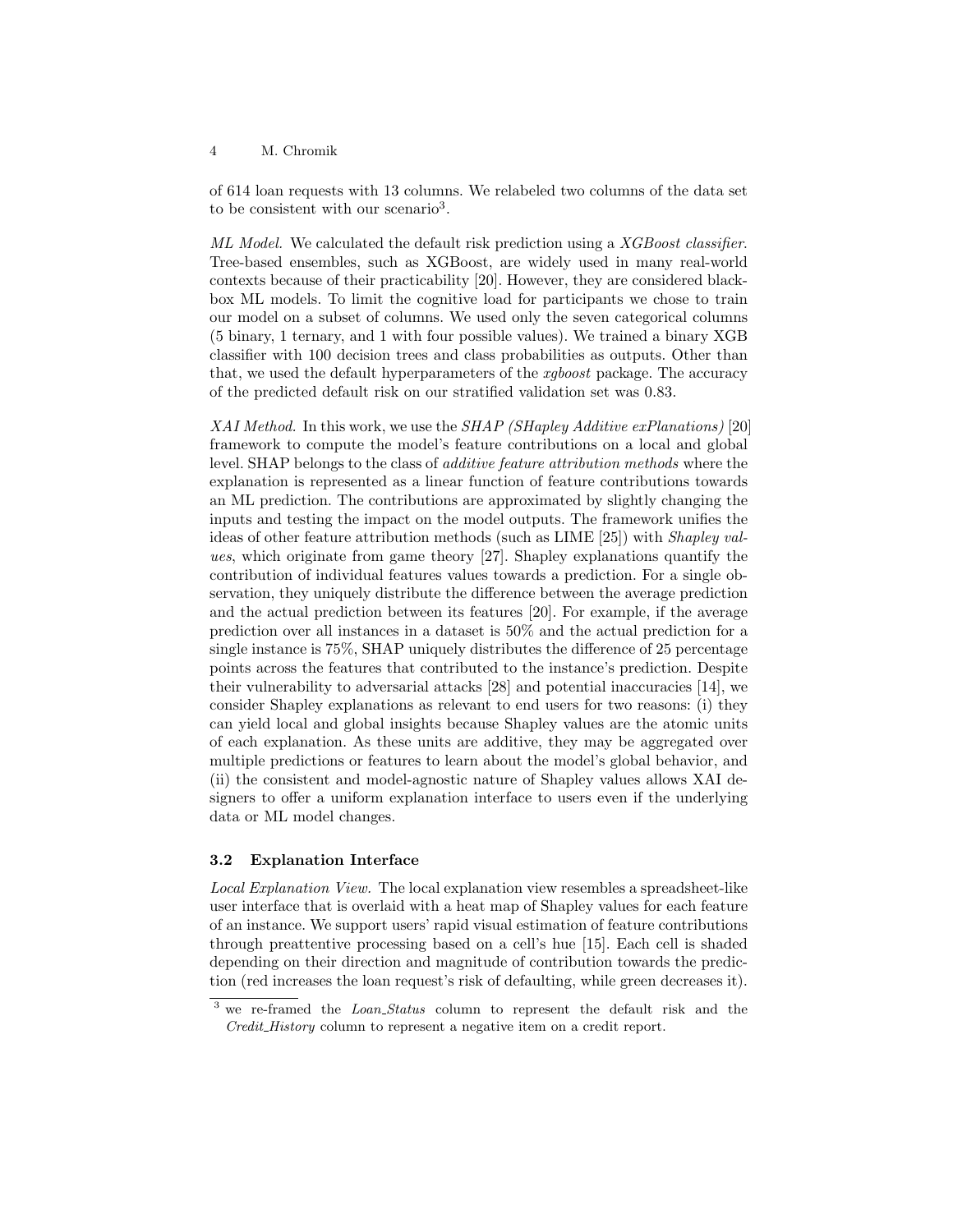

Fig. 1. The components of the SHAPRap explanation interface

The local explanation view is contrastive [21] as it allows comparing variances between feature contributions for individual instances (horizontal axis). Further, as we show multiple local explanations next to each other, users can compare variances or regularities within feature values across multiple instances (vertical axis). To support this, users can sort each column by value to contrast instances with identical feature values.

Global Explanations View. Local explanations yield how an ML model derives its prediction for a single data instance. In contrast, global explanations help users to get an intuition how a model derives its predictions over multiple instances or an entire dataset (global sample). For each feature value, we provide a box-plot of how it contributed to the prediction for all instances in the global sample. A narrow box-plot indicates a more consistent prediction behavior, while a wider box-plot indicates that the contributions vary for the same feature value. These variances result from interactions with other features and may require additional judgment (see next paragraph). The distribution of Shapley values in the global view depends on the chosen global sample. If the sample is representative for the population that the ML model will be confronted with in a particular domain, the global view helps users understanding when its predictions are consistent and therefore predictable and when they are not. In practice, the global sample may be the entirety of predictions of an ML model after its deployment across all users, or (if data sparsity requirements apply) a sample of predictions that an individual user has previously been exposed to. Further, it would be possible to let users customize the global sample (e.g., only instances above a certain prediction threshold or instances with a particular feature value). In our prototype, we displayed the distributions of the training and validation sets.

Highlighting Outliers. A post-hoc explanation by feature attribution approach, such as SHAP, is always an approximation of the actual prediction behavior of an ML model. Identifying inconsistent contributions and communicating them to the user can improve their interpretation by making it easier to identify ex-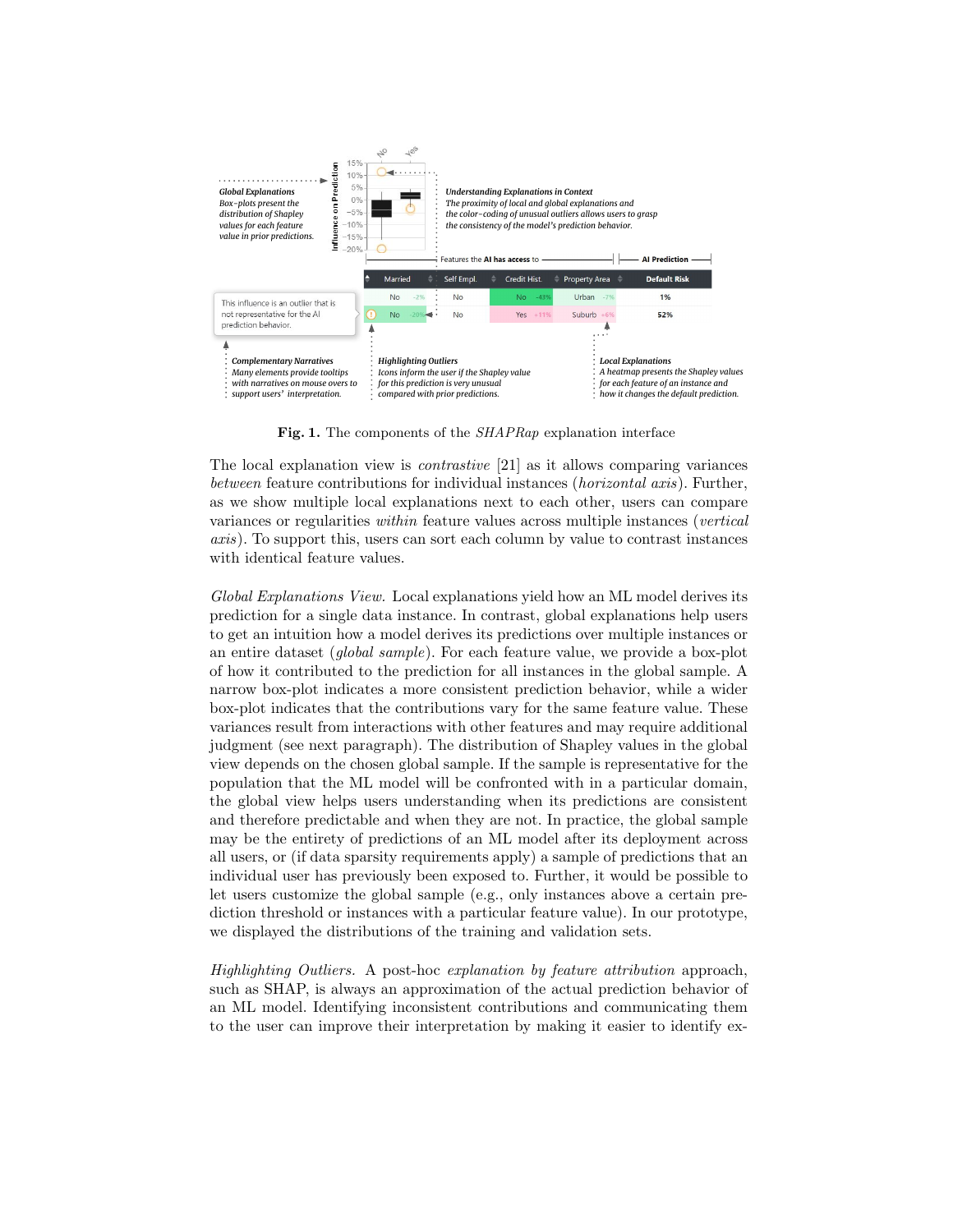#### 6 M. Chromik

planations that are more representative for the global model behavior. We built around the concept of role-based explanations [5]. We classify each instance's feature value contribution into the roles normal (within the inter quartile range  $(IQR)$  of the global sample), unusual (beyond IQR but within whiskers as defined by  $\pm 1.5 \times IQR$ , and very unusual (outliers beyond the whiskers). We highlight very unusual contributions in the global and local views as orange warning circles prompting the users to not generalize from these instances to the typical prediction behavior of the model. Further, these outliers may serve as starting points for analyzing feature value interactions. When hovering over an outlier, we highlight features of this instance that are unusual and thus provide hints which feature values may be interacting with each other.

Complementing Narratives: It is not easy to understand the concepts of additive Shapley explanations just by looking at plots [17]. It might take some time to interpret a plot, and the user is likely to be overwhelmed at first. Thus, we automatically created textual explanations from Shapley values using a templatebased approach and to support their interpretation of the local and global views. We provide users with on-demand textual explanations in form of tooltips on mouseovers for each feature box-plot, instance cell, outlier highlight, and column header. Further, we provided background information about the local and global



What do the box plots show? | 3 What does the table show?

Fig. 2. The explanation interface that participants were exploring.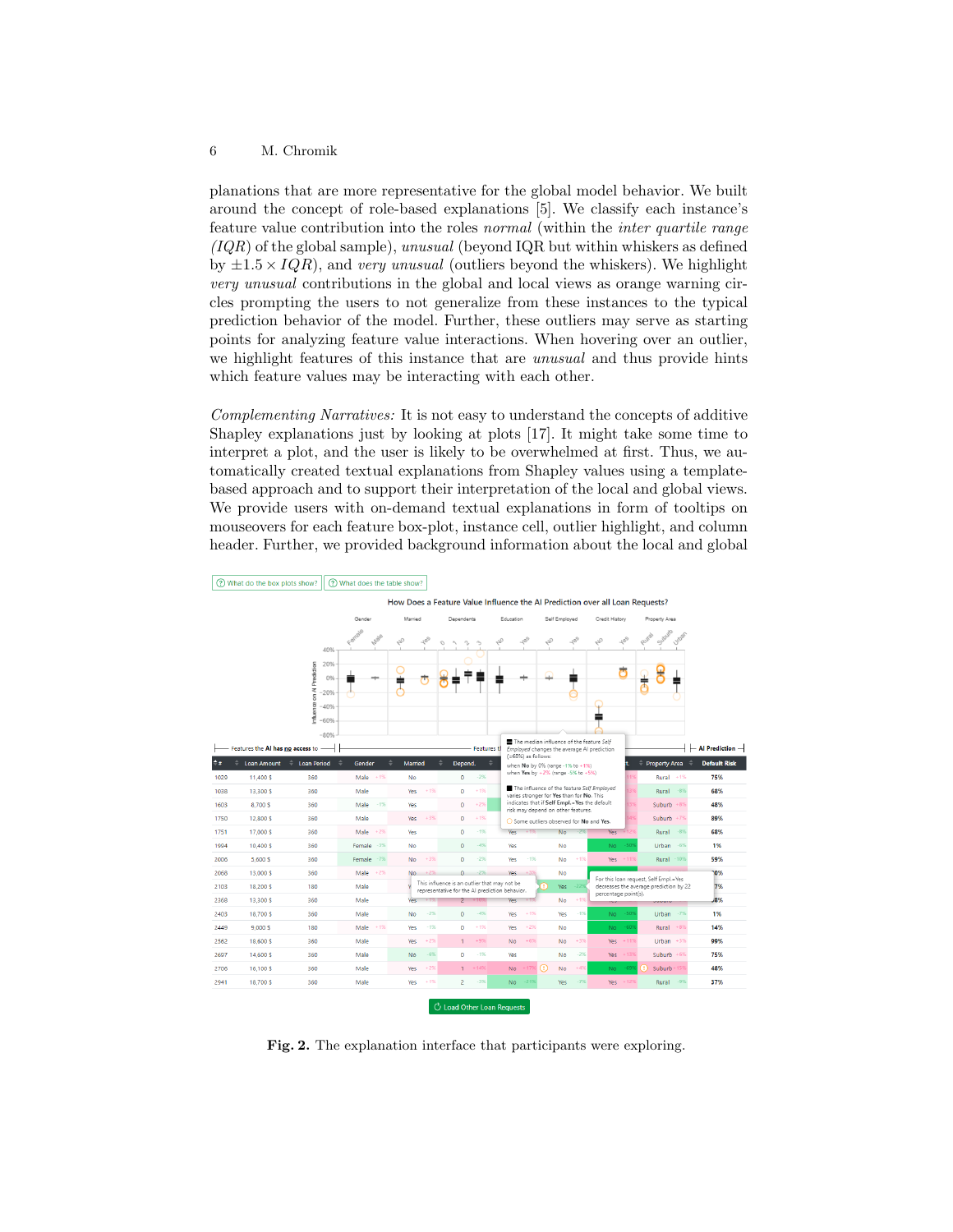views during onboarding and accessible through help buttons during interaction. This way, information redundancy can be avoided following the progressive disclosure paradigm [30].

# 4 Formative Evaluation

Method. We conducted a formative evaluation with 16 participants recruited through the online platform Prolific. We recruited participants with at least a graduate degree, English fluency, and an approval rate of 100%. 8 participants self-identified as female, 8 as male and were in the age groups 18-24 (3), 24-35 (9), and 35-54 (4). 11 participants agreed to use spreadsheets at least weekly, 6 knew how to read box-plots, and 4 had practical experience with ML. After introducing their role in the crowd lending scenario and the explanation views, users were asked to freely explore SHAPRap for 10 to 15 minutes. Then, they rated their level of understanding on a  $7$ -point scale<sup>4</sup> [8]. Afterwards, they completed a forward prediction quiz [7]. Participants had to simulate the AI prediction for 6 pre-selected loan requests with the help of the global explanation view. We randomly chose 6 instances with unique feature value combinations and at most two unusual contributions to assess participants' understanding of the typical prediction behavior. In the end, they rated the explanation satisfaction scale [16] and answered three open questions. On average, participants took 28.1 minutes (SD=10.4 minutes) to complete the study and were compensated £5 per completion  $(=\text{\textsterling}10.67/hour)$ .



Fig. 3. (left) 11 participants perceived they understood at least which features were important for the prediction. 6 of them objectively proved their understanding via a lower than random mean error in a forward prediction quiz. (right) Results from the explanation satisfaction scale. The orange dots indicate the respective mean.

 $^4$  Level 1:  $\it I$  understand which features the AI has access to and what the AI predicts as an output., Level 4: I understand which features are more important than others for the AI prediction., Level 7: I understand how much individual feature values influence the AI prediction and which feature values depend on others.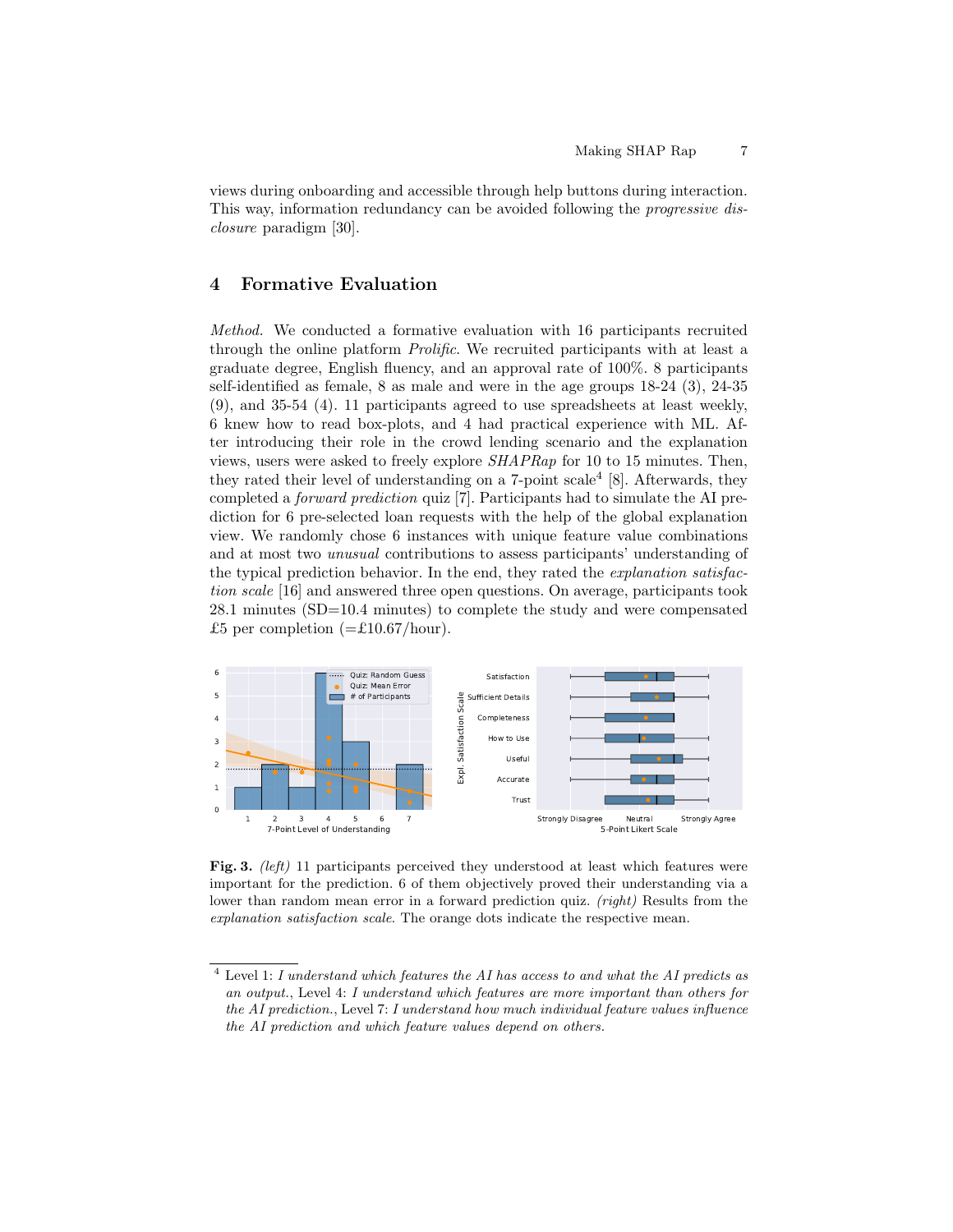### 8 M. Chromik

Results. Overall, our results indicate mixed reactions but show effective gains of pragmatic understanding for some participants. The explanation facility felt overwhelming at first, but the complementary elements of global, local, and textual explanations were considered as somewhat useful and sufficiently detailed to get a general idea about the typical prediction behavior. After exploring SHAPRap, participants on average rated their understanding as "I understand which features are more important than others for the AI prediction" (mean=4.07, SD=1.67). However, applying this understanding in the quiz turn out to be challenging for 6 participants as they scored worse than random guess (expected error for a random guess was 1.8). For example, P5 "understood what the box representations meant but found it hard to actually apply this data to the applicants. It might just require practice." On a positive end, 6 participants rated their gained understanding as at least level 4 and proved this with low mean errors in the quiz (cf. Fig. 3). Participant P6 (no ML experience, mean error of 0.8) "found the explanations quite complicated to follow but after studying the table and explanations it became clearer as to which factors were being used to measure the likelihood of defaulting on the loan." P3 (extensive ML experience, mean error of 0.33) found "the explanations were detailed, and it was interesting to see that credit history was the leading variable for default risk." Multiple participants appreciated the complementary nature of the natural language explanations. Without them "the graph was quite difficult to understand on its own" (P6). P13 liked "that the [textual] explanations are written simply, everyone would understand it" and P9 appreciated that the "language was simple". However, it seemed that narratives on a more aggregated or abstract level were missing to understand the bigger picture. P4 found "this kind of explanations" useful just to people who already have studied this but for people with different educational background this kind of explanations are not enough." P5 suggested adding an executive summary for each loan request and the overall global view. Further, some participants were overwhelmed by the non-linear behavior and interactions of the ML model and seemed to expect to figure them out. P5 found "the green and red increase/decrease for risk seemed simple and helpful at first, but there seemed to be very random correlations between different aspects." Similarly, P10 stated: "I am guessing there are so many intersecting correlations it's hard to read for a non-numbers person.". This resonates with Rudin [26] that the term explanation is misleading as it suggests a full understanding can be reached even if we merely provide pragmatic approximations.

## 5 Summary

This paper presents the explanation interface SHAPRap, which supports end users in interpreting local Shapley explanations in the global context of normal and unusual model behavior. Further, it provides narratives using a templatebased approach. With our work, we contribute to the development of accessible XAI interfaces that enable non-expert users to get an intuition about the probabilistic decision behavior of black-box ML models.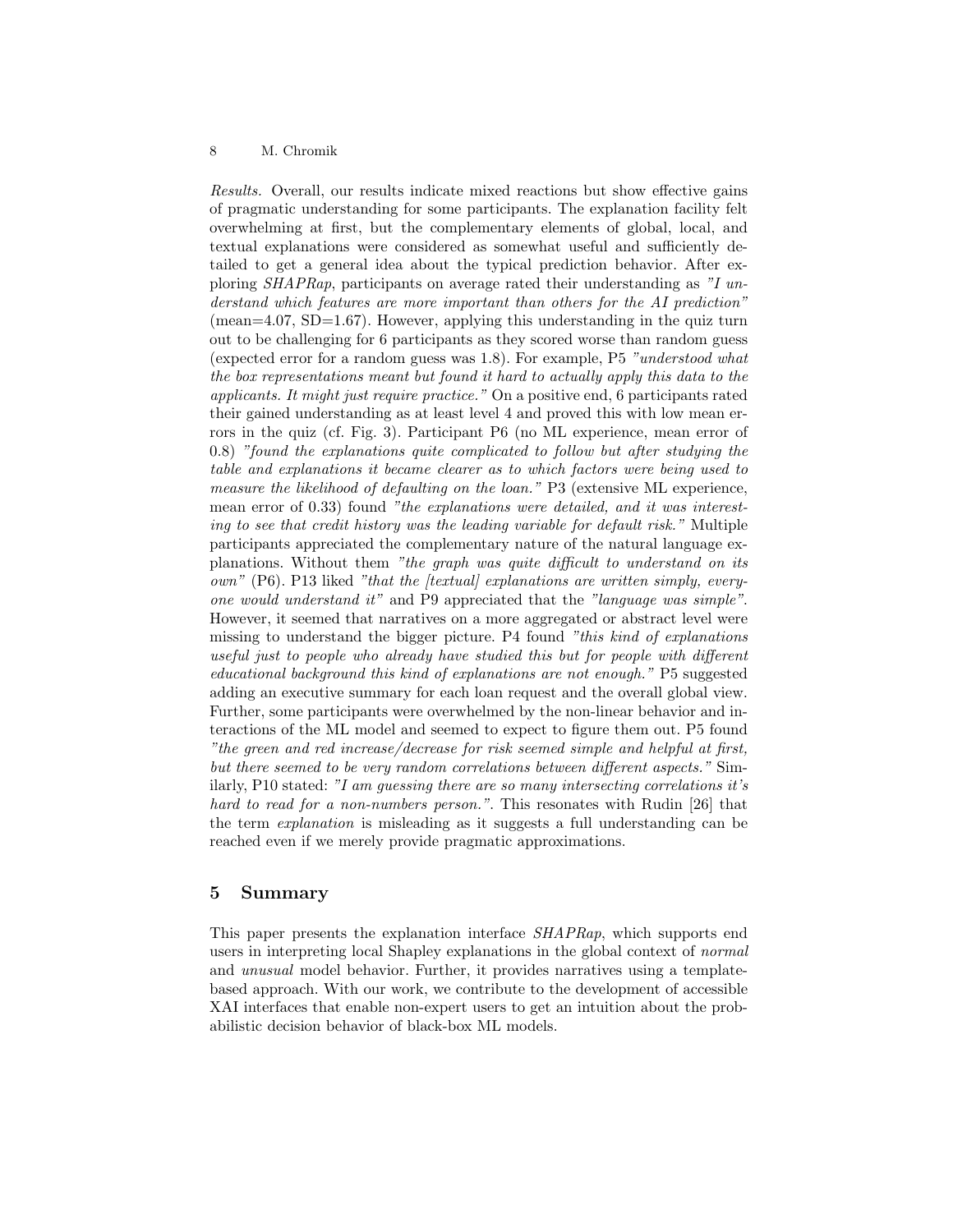## References

- 1. Abdul, A., Vermeulen, J., Wang, D., Lim, B.Y., Kankanhalli, M.: Trends and trajectories for explainable, accountable and intelligible systems: An hci research agenda. CHI '18 (2018). https://doi.org/10.1145/3173574.3174156
- 2. Adadi, A., Berrada, M.: Peeking inside the black-box: A survey on explainable artificial intelligence (xai). IEEE Access (2018). https://doi.org/10.1109/ACCESS.2018.2870052
- 3. Barredo Arrieta, A., Díaz-Rodríguez, N., Del Ser, J., Bennetot, A., Tabik, S., Barbado, A., Garcia, S., Gil-Lopez, S., Molina, D., Benjamins, R., Chatila, R., Herrera, F.: Explainable artificial intelligence (xai): Concepts, taxonomies, opportunities and challenges toward responsible ai. Information Fusion (2020). https://doi.org/10.1016/j.inffus.2019.12.012
- 4. Bhatt, U., Xiang, A., Sharma, S., Weller, A., Taly, A., Jia, Y., Ghosh, J., Puri, R., Moura, J.M.F., Eckersley, P.: Explainable machine learning in deployment. Proceedings of the 2020 Conference on Fairness, Accountability, and Transparency (2020). https://doi.org/10.1145/3351095.3375624
- 5. Biran, O., McKeown, K.: Human-centric justification of machine learning predictions. IJCAI '17 (2017). https://doi.org/10.24963/ijcai.2017/202
- 6. Burrell, J.: How the machine 'thinks': Understanding opacity in machine learning algorithms. Big Data & Society (2016). https://doi.org/10.1177/2053951715622512
- 7. Cheng, H.F., Wang, R., Zhang, Z., O'Connell, F., Gray, T., Harper, F.M., Zhu, H.: Explaining decision-making algorithms through ui: Strategies to help non-expert stakeholders. CHI '19 (2019). https://doi.org/10.1145/3290605.3300789
- 8. Chromik, M., Eiband, M., Buchner, F., Krüger, A., Butz, A.: I think i get your point, ai! the illusion of explanatory depth in explainable ai. IUI '21 (2021). https://doi.org/10.1145/3397481.3450644
- 9. Das, D., Chernova, S.: Leveraging Rationales to Improve Human Task Performance. IUI '20 (2020). https://doi.org/10.1145/3290605.3300789
- 10. Ehsan, U., Tambwekar, P., Chan, L., Harrison, B., Riedl, M.O.: Automated Rationale Generation: A Technique for Explainable AI and Its Effects on Human Perceptions. IUI '19 (2019). https://doi.org/10.1145/3301275.3302316
- 11. Eiband, M., Schneider, H., Buschek, D.: Normative vs. pragmatic: Two perspectives on the design of explanations in intelligent systems. In: IUI Workshops (2018)
- 12. Forrest, J., Sripada, S., Pang, W., Coghill, G.: Towards making nlg a voice for interpretable machine learning. In: INLG (2018). https://doi.org/10.18653/v1/W18- 6522
- 13. Gkatzia, D., Lemon, O., Rieser, V.: Natural language generation enhances human decision-making with uncertain information. In: Proceedings of the 54th Annual Meeting of the Association for Computational Linguistics (2016). https://doi.org/10.18653/v1/P16-2043
- 14. Gosiewska, A., Biecek, P.: Do not trust additive explanations. ArXiv (2020), https://arxiv.org/abs/1903.11420
- 15. Healey, C.G., Booth, K.S., Enns, J.T.: High-speed visual estimation using preattentive processing. ACM Trans. Comput.-Hum. Interact. (1996). https://doi.org/10.1145/230562.230563
- 16. Hoffman, R.R., Mueller, S.T., Klein, G., Litman, J.: Metrics for explainable AI: challenges and prospects. CoRR (2018), https://arxiv.org/abs/1812.04608